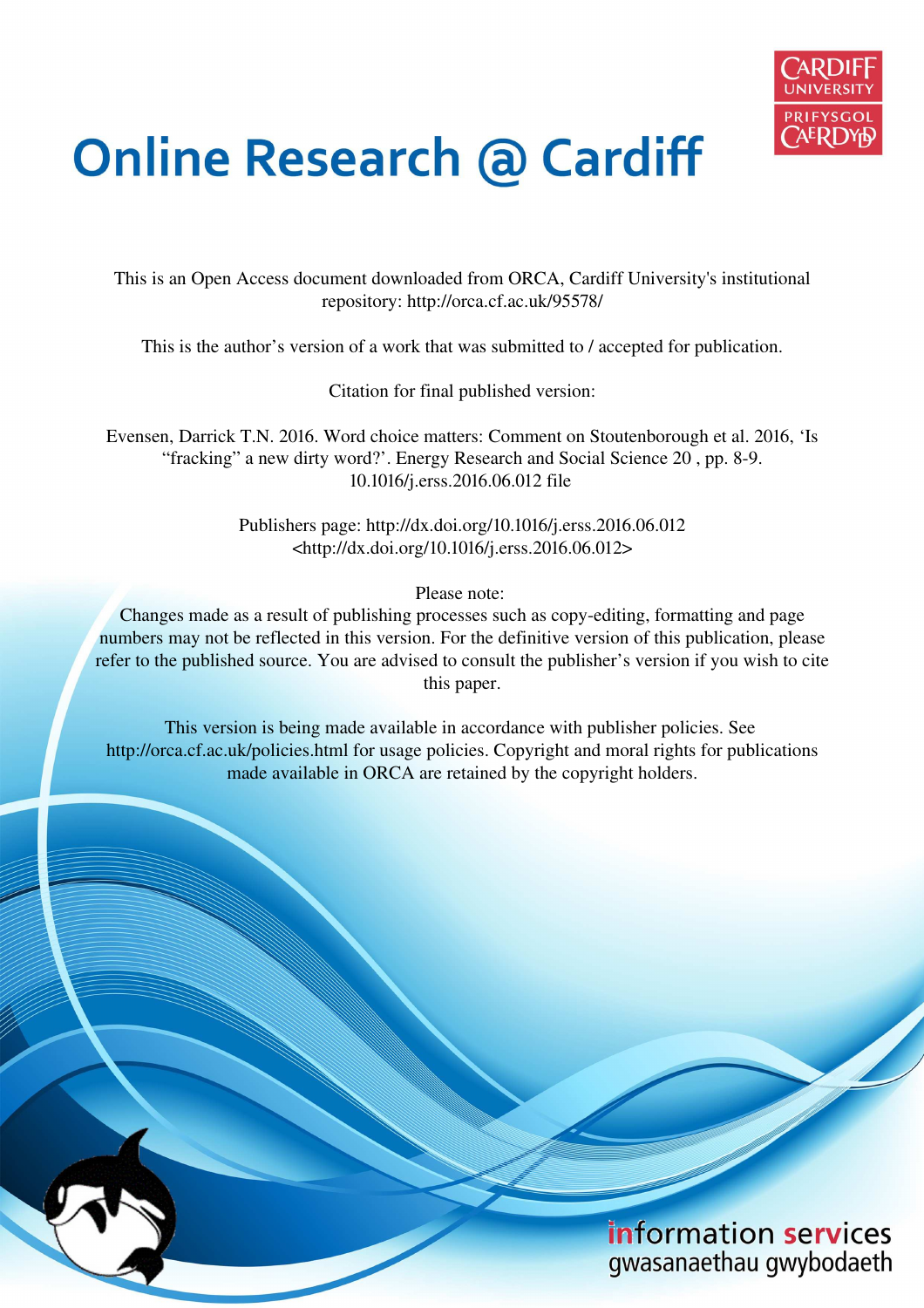## **Abstract:**

Stoutenborough *et al.* (2016) recently published an article in *Energy Research and Social Science* with data to show that use of the term 'fracking' versus 'hydraulic fracturing' matters little with regards to the level of concern elicited by this form of energy development. The authors conclude that word choice (or 'framing') of this form of unconventional fossil fuel development is 'much ado about nothing' and that 'survey research into fracking need not overly worry about the choice of [word] strategy' (p. 56). These inferences are problematic. First, despite the authors' repeated claims that prior research has not explored differences in public attitudes on this issue when 'fracking' versus other language is used, prior research has examined this topic – via a very similar methodological approach – and generated opposite findings. One difference is that Stoutenborough *et al.* used 'hydraulic fracturing' as the alternative term, whereas the previous, similar study used 'shale gas development'. I discuss why the different comparisons likely yielded divergent results. I further argue that the authors' conclusions are unjustified and ill-advised based on the data from the two surveys in concert. Word choice does matter when discussing this issue; the word 'fracking' should be avoided.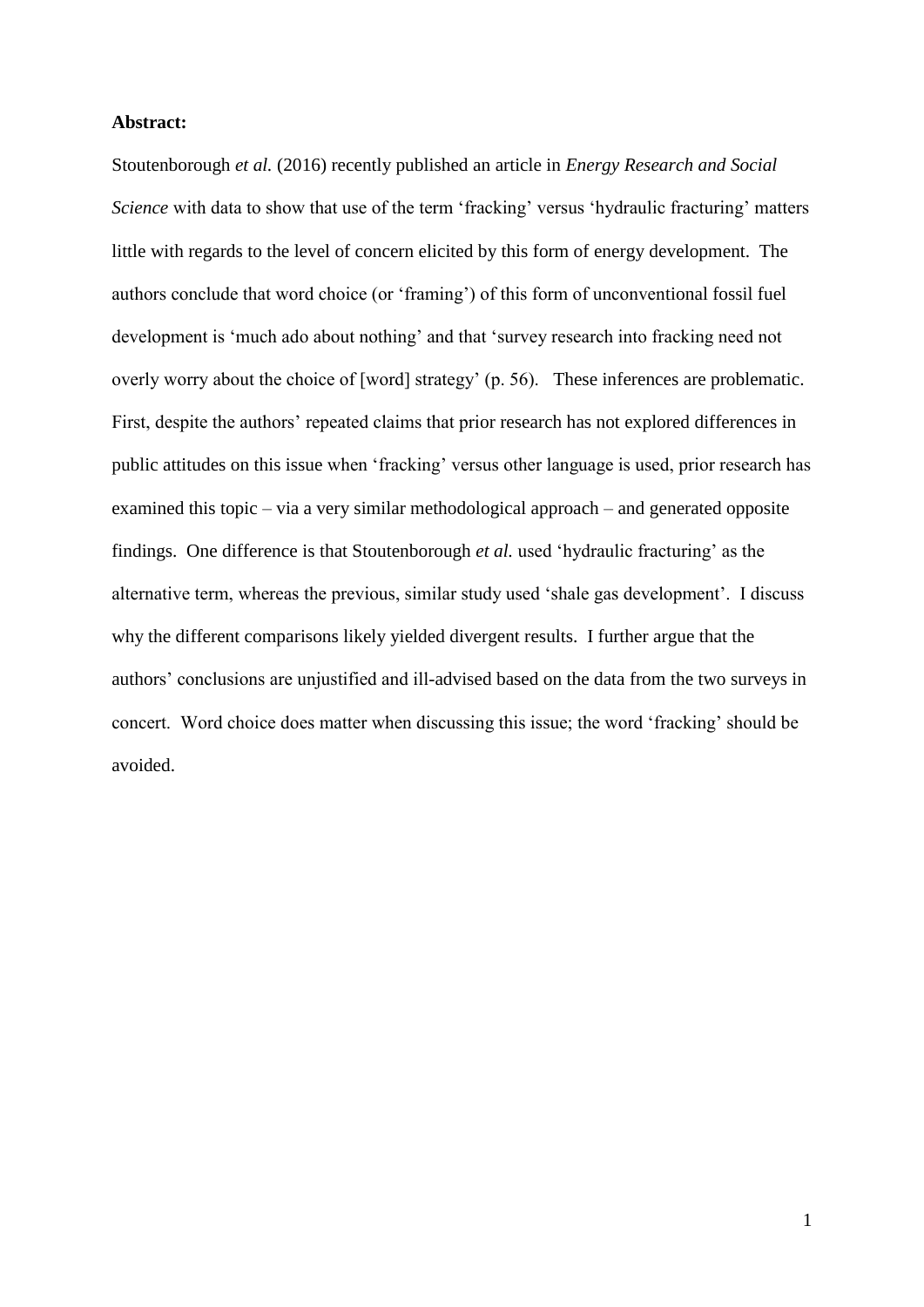### **The Problem:**

In their article, 'Is "fracking" a new dirty word? The influence of word choice on public views toward natural gas attitudes,' Stoutenborough *et al.* (2016) detail the results of a split-halves experimental study embedded within a survey that they used to evaluate differences between attitudes about unconventional natural gas development based on whether the term 'fracking' or the phrase 'hydraulic fracturing' was used. They found no significant differences in concern for the use of this process due to the wording treatment. The authors interpret these findings to mean that 'there is unlikely any bias introduced through word choice' (p. 56). Whilst the data collection and analysis seem competently performed and appropriately executed, the conclusions are imprudent based on the data available.

 The first, and perhaps most substantial, issue with the study in question is that the authors ignore previous research on the ways in which word choice could affect perceptions of unconventional hydrocarbon development. They state, 'it is unclear whether this word choice actually influences opinions or attitudes toward natural gas extraction' (p. 52) and 'thus far, extant research has yet to empirically test this expectation' (p. 53). Nevertheless, Evensen *et al.* (2014) and Clarke *et al.* (2015) both chronicle and analyse the results of a quite similar split-halves experimental study, embedded in a survey of a US national sample (N=1000), that explored differences between attitudes towards energy extraction when 'fracking' versus 'shale gas development' were used. Stoutenborough and colleagues submitted their article for review in February 2016, well over a year after one of the other studies had been published. In addition to this substantial oversight, aspects of their reported history of the word 'fracking' are simply false (e.g., the authors claim that environmental groups modified the phrase hydraulic fracturing to create 'fracking', when actually this latter

2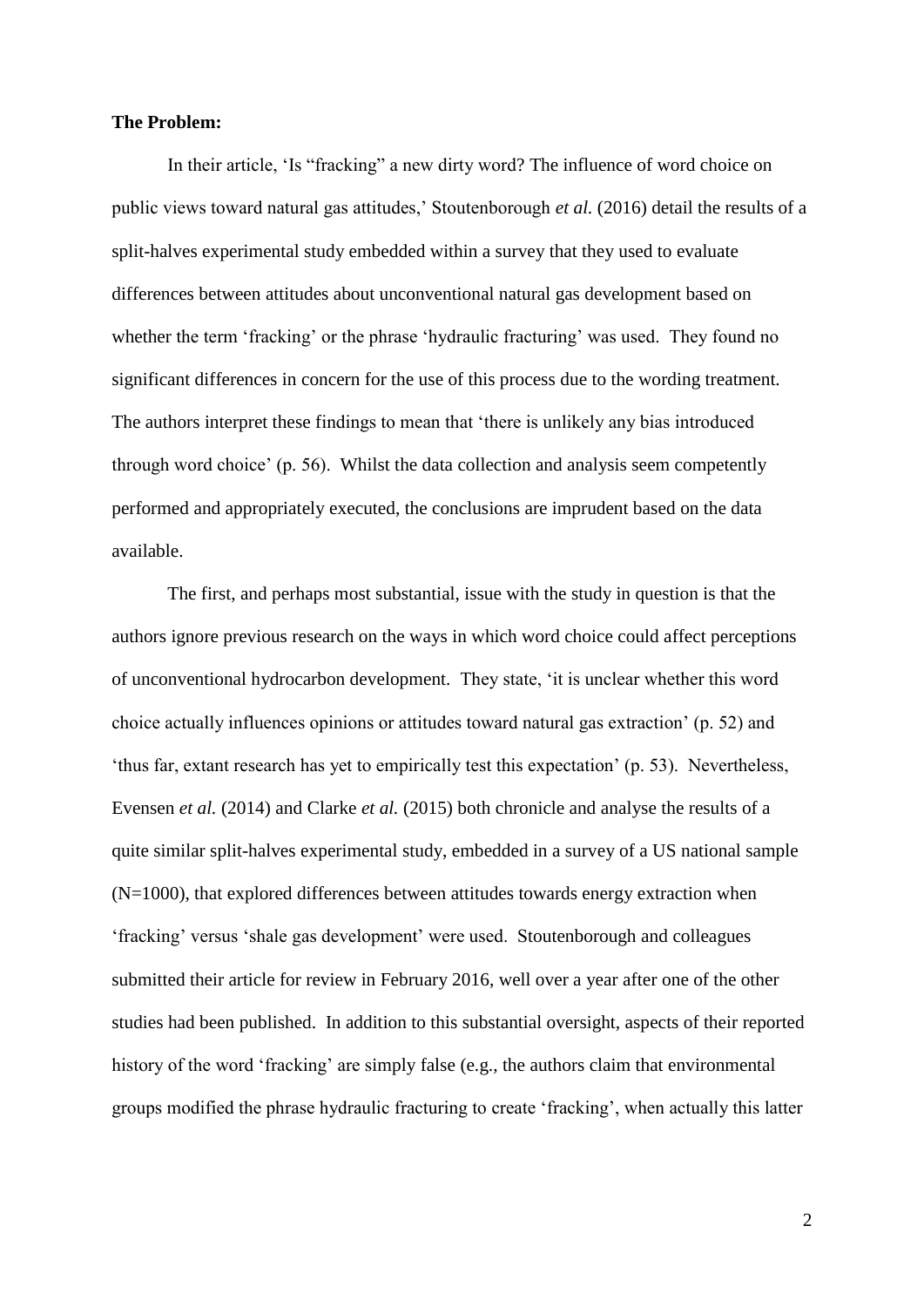term was first used in the *Oil and Gas Journal*, an industry publication, as early as 1953; see Evensen *et al.* [2014]).

 Despite the oversights and inaccuracies, the question remains how these two pieces of research, both competently designed and executed, achieved such different results. Whilst Stoutenborough and colleagues found no significant differences, Clarke *et al.* (2015) show that people in the 'shale gas development' treatment were significantly more likely to associate benefits with development and to support development than people in the 'fracking' treatment. The two studies' findings might initially seem completely at odds; nevertheless, the real difference is in the choice of wording. Stoutenborough *et al.* (2016) compared 'hydraulic fracturing' to 'fracking', whilst Evensen *et al.* (2014) and Clarke *et al.* (2015) used 'shale gas development' as the comparison. In our original article on this topic (Evensen *et al.* 2014), my colleagues and I discuss in detail the challenges of using any term or phrase to describe the full range of processes and outcomes associated with shale gas/oil exploration, extraction, processing, transport, and development via hydraulic fracturing. In what follows, I am not arguing for using one phrase over another, but merely pointing out that different options each have drawbacks, that none is a perfect solution, and that many options for replacing 'fracking' exist.

It might seem intuitive that 'shale gas development' elicits more positive responses than 'fracking' due to inclusion of the generally positive word 'development' (see Evensen *et al.* 2014). Nonetheless, a limitation of 'hydraulic fracturing' is that it describes a single stage in a large and complex set of transformations that attend unconventional oil and gas development employing this technique. Whilst 'fracking' may have *originally* been used to refer to hydraulic fracturing, that is frequently not the case in public discourse anymore. In mass media and even research on this topic, 'fracking' can often refer to a wider set of processes and transformations associated with the various stages of siting, developing,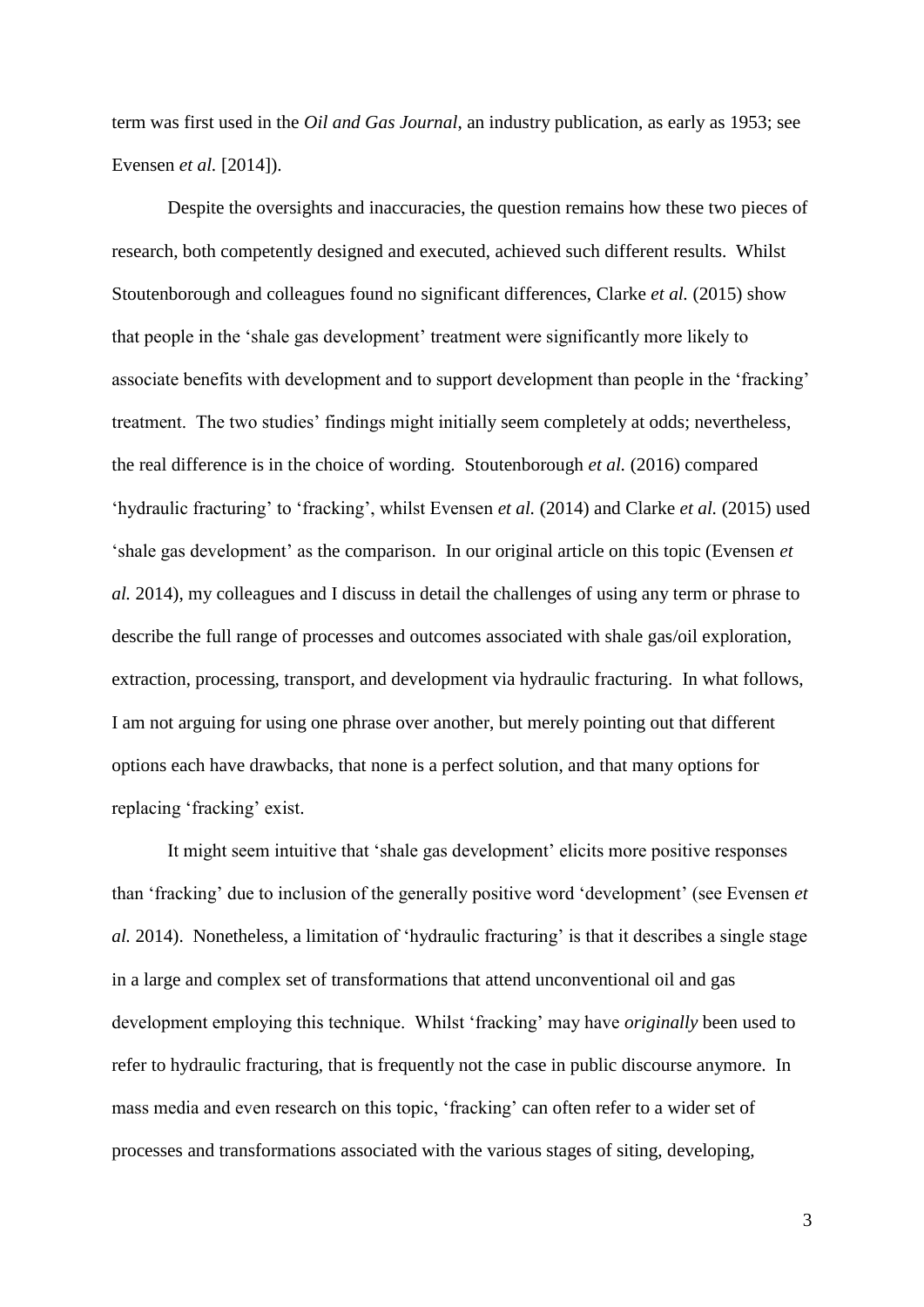extracting, processing, and transmitting unconventional natural gas or oil (Evensen *et al.*  2014).

A related problem is that hydraulic fracturing does not relate to the impacts associated with unconventional natural gas about which people really care. For example, one could argue that hydraulic fracturing has never led to water contamination (e.g., the contamination was due to bad cement casing, not the fracturing); yet, at the same time, the fact that shale gas development has occurred in some areas has decidedly caused water contamination (see Evensen *et al.* [2014] for a full discussion on this point). This difference means that 'hydraulic fracturing' and 'fracking' are both potentially confusing terms in that some members of the public may associate them with impacts that were technically caused by a component of the development process other than the (rather limited) hydraulic fracturing itself.

The confusion and technicality surrounding the phrase 'hydraulic fracturing' might be one reason that Stoutenborough and colleagues report that significantly fewer people in their samples had heard of 'hydraulic fracturing' compared with 'fracking'. Again, in the previous survey, the opposite was found – when asked the extent to which they supported or opposed 'shale gas development' or 'fracking', 52% of respondents answered 'don't know' for 'fracking', but only 36% selected this option for 'shale gas development'.

A final piece of data that sheds doubt on Stoutenborough and colleagues' claims of no bias to the word 'fracking' comes from qualitative data also gathered in the previous survey (respondents were asked to simply list the first thing that came to mind when they hear the word 'fracking' or the words 'shale gas development'). My colleagues and I observed the following from this data (Evensen *et al.* 2014, p. 134):

Our surveys offer reason to believe that at least some members of the public attribute vulgar, obscene, or lewd representations to "fracking"…sixteen respondents expressed that they thought the word sounded bad or obscene, even though they did not know what it meant. For example, full responses to our open-ended question included the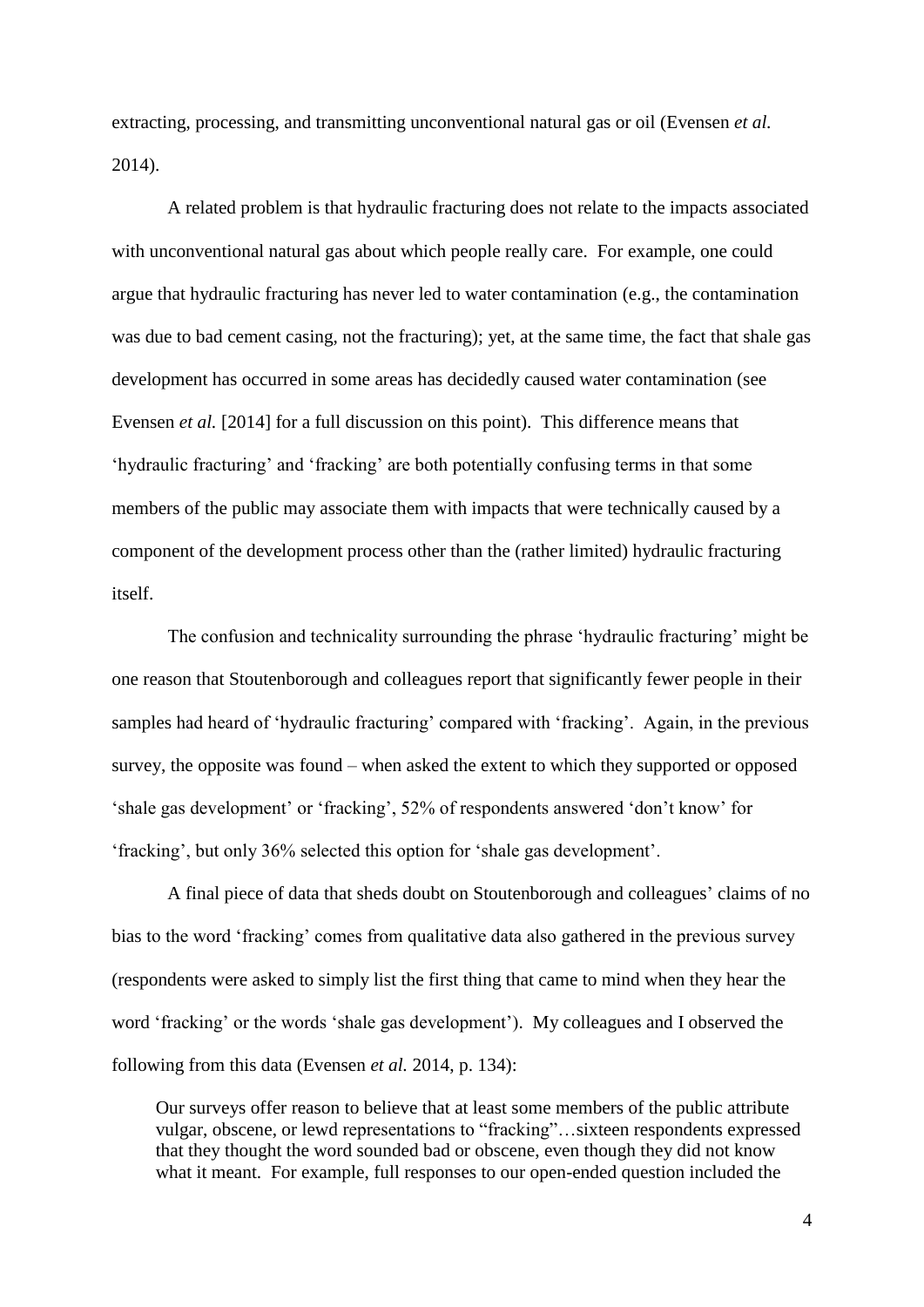following: … "I don't know, but it sounds bad to me", "sounds dirty", "sounds like a negative word", "it sounds like something violent"… Additionally, ten responses linked "fracking" explicitly to *Battlestar Galactica* or to sexual acts, including the responses: "fuck" and "fucking". Unsurprisingly, not one response included a comment about how "fracking" sounded positive.

Whilst the quantitative survey data can lead us to infer the extent to which people attribute negative connotations to the term 'fracking', this qualitative data directly and unequivocally demonstrates that some people form initial negative perceptions when presented with 'fracking'.

### **Roads Forward:**

 Stoutenborough and colleagues present the results of a fine study that reveals an interesting finding – the wording of 'fracking' versus 'hydraulic fracturing' has little influence on attitudes towards this form of unconventional fossil fuel development. Nevertheless, their conclusions are incorrect and potentially dangerous. To claim that 'fracking' introduces no bias in discourse on this topic is simply wrong. To claim that the furore over what to call this form of development/extraction is 'much ado about nothing' is short-sighted in its assumption that 'hydraulic fracturing' is an appropriate alternative to 'fracking' (or, perhaps, the only viable alternative). Furthermore, in much of its use 'fracking' is a deceiving word, with one foot in sea and one on shore – it is by no means clear which processes or effects of the full suite of issues associated with development one is talking about when using the word 'fracking'. This could lead to people unintentionally talking past each other, or to intentional obfuscation through disingenuous claims (see Evensen *et al.* 2014).

Stoutenborough and colleagues' study contributes to the existing research on the linguistic ontology of 'fracking'. A future study could clarify the differences in perceptions that these terms and phrases evoke by comparing 'fracking', 'hydraulic fracturing', 'shale gas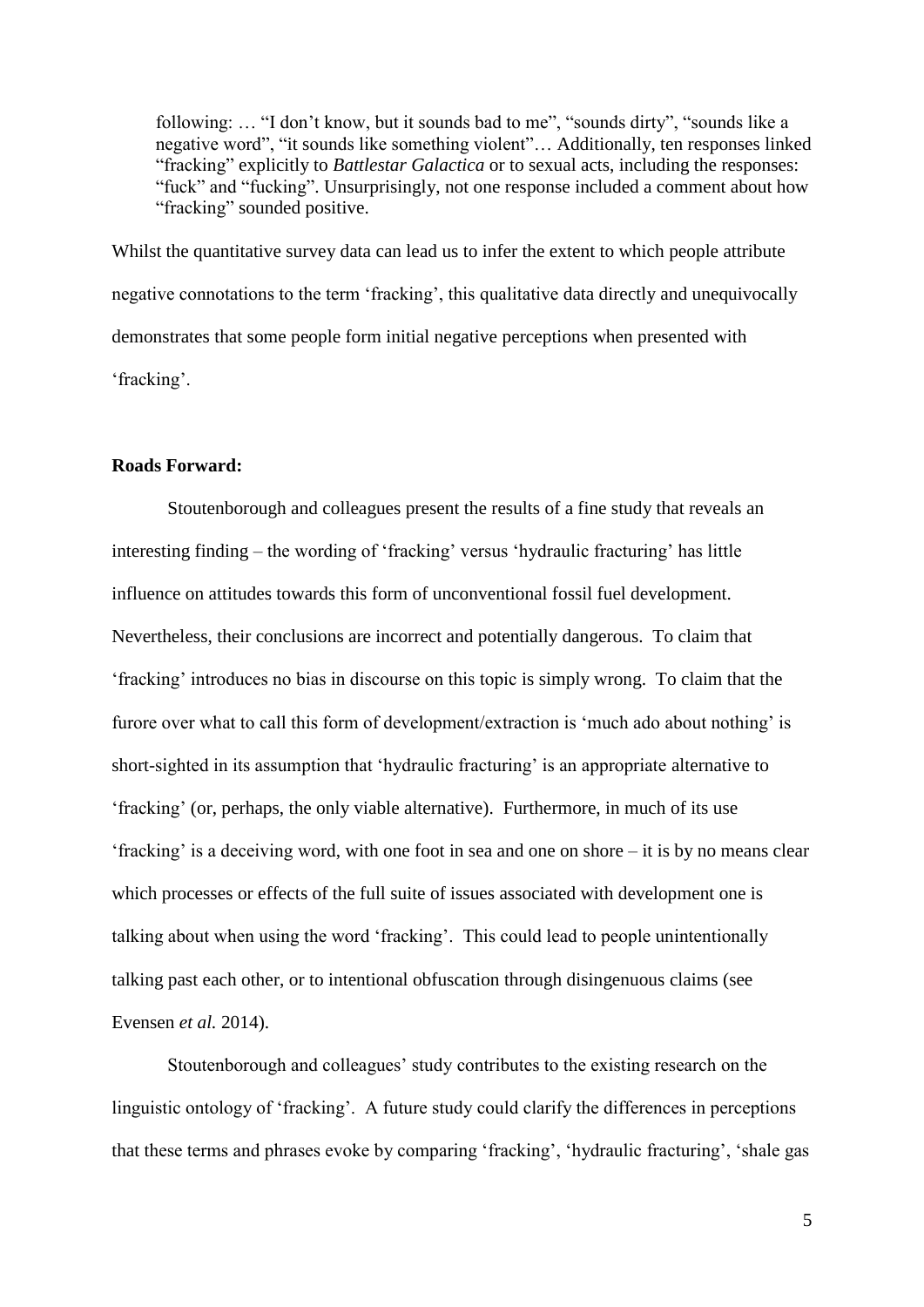development', and perhaps other key terms (e.g., coal seam gasification, coal bed methane development) in multiple random samples within the same experimental survey. Of course, the more terms included, the larger the overall survey sample would need to be. Independent of future research, however, I reiterate that Stoutenborough and colleagues' conclusions should be approached with extreme caution. Unless one is to believe that 'hydraulic fracturing' is the only likely or viable alternative that could be exchanged for 'fracking' in public discourse (including all forms of journalism and mass media), it would be prudent to remain apprehensive about the word 'fracking'. I repeat here the advice my colleagues and I offered in 2014 for ways to approach using the F-word:

- 1. *Replace*. If at all possible, do not use it. Instead, be as descriptive as possible.
- 2. *Refine*. If you feel you must use it, clarify your intended meaning for the word. Refer specifically to the parts of the industrial processes and the attendant impacts that you include (and do not include) in your usage.
- 3. *Recognize* alternative meanings, and know that some readers may misinterpret your usage of the term.